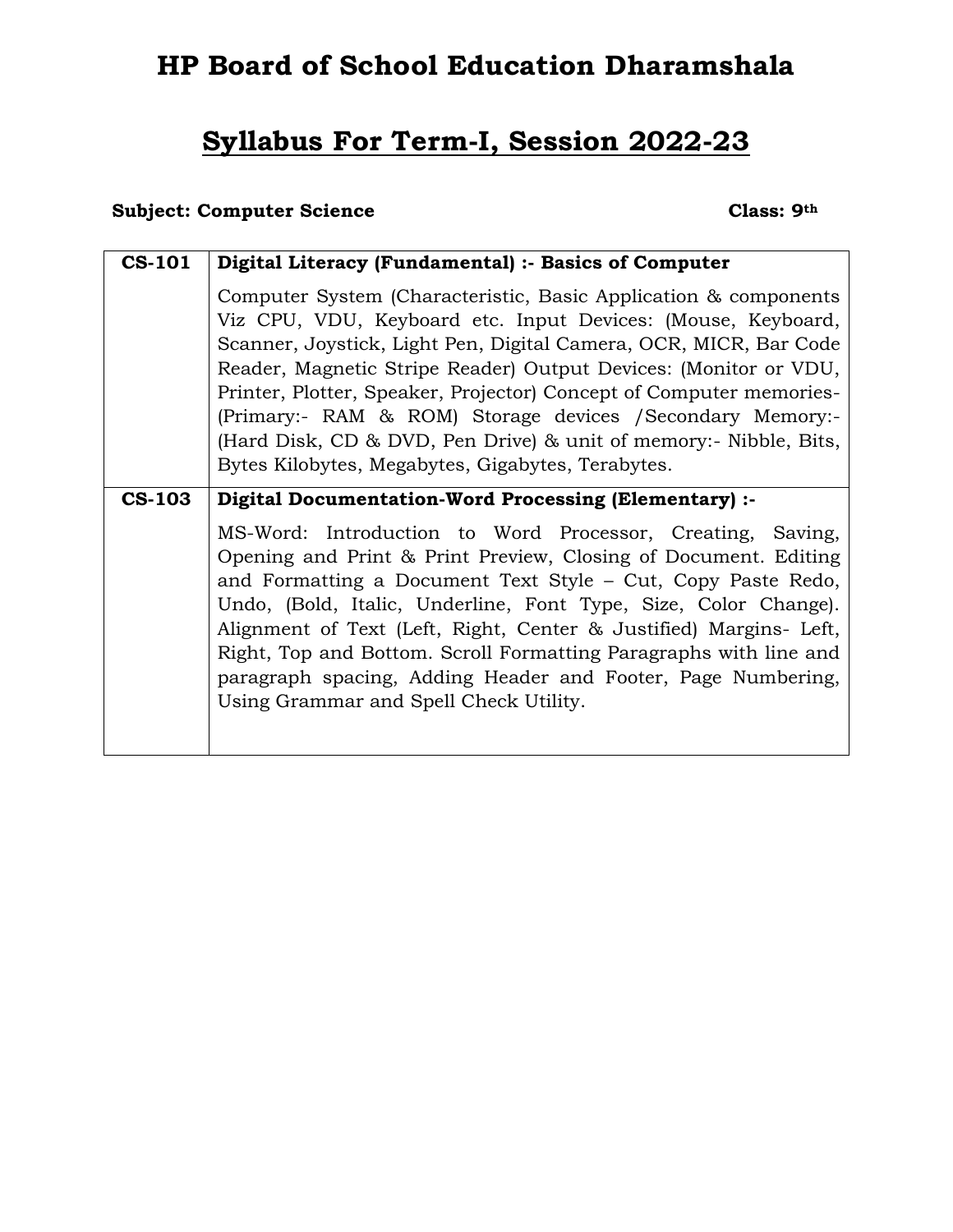### **DISTRIBUTION OF MARKS**

## **Subject: Computer Science Term-I Class: 9th**

| Unit               | <b>Name of Unit</b>    | <b>Theory</b>           | <b>Practical</b> | <b>INA</b> |
|--------------------|------------------------|-------------------------|------------------|------------|
| $CS - 101$         | Digital Literacy       | 20                      | 05               |            |
|                    | (Fundamental)          |                         |                  |            |
| $CS - 103$         | Digital Documentation  | 30                      | 11               |            |
|                    | <b>Word Processing</b> |                         |                  |            |
|                    | (Elementary)           |                         |                  |            |
| <b>CS</b>          |                        |                         | 02               |            |
| (Practical/Project |                        |                         |                  |            |
| Work)              |                        |                         |                  |            |
| Viva Voce          |                        |                         | 02               |            |
| <b>INA</b>         |                        |                         |                  | 10         |
| <b>TOTAL</b>       |                        | 50                      | 20               | 10         |
|                    |                        | (Weightage<br>20 marks) |                  |            |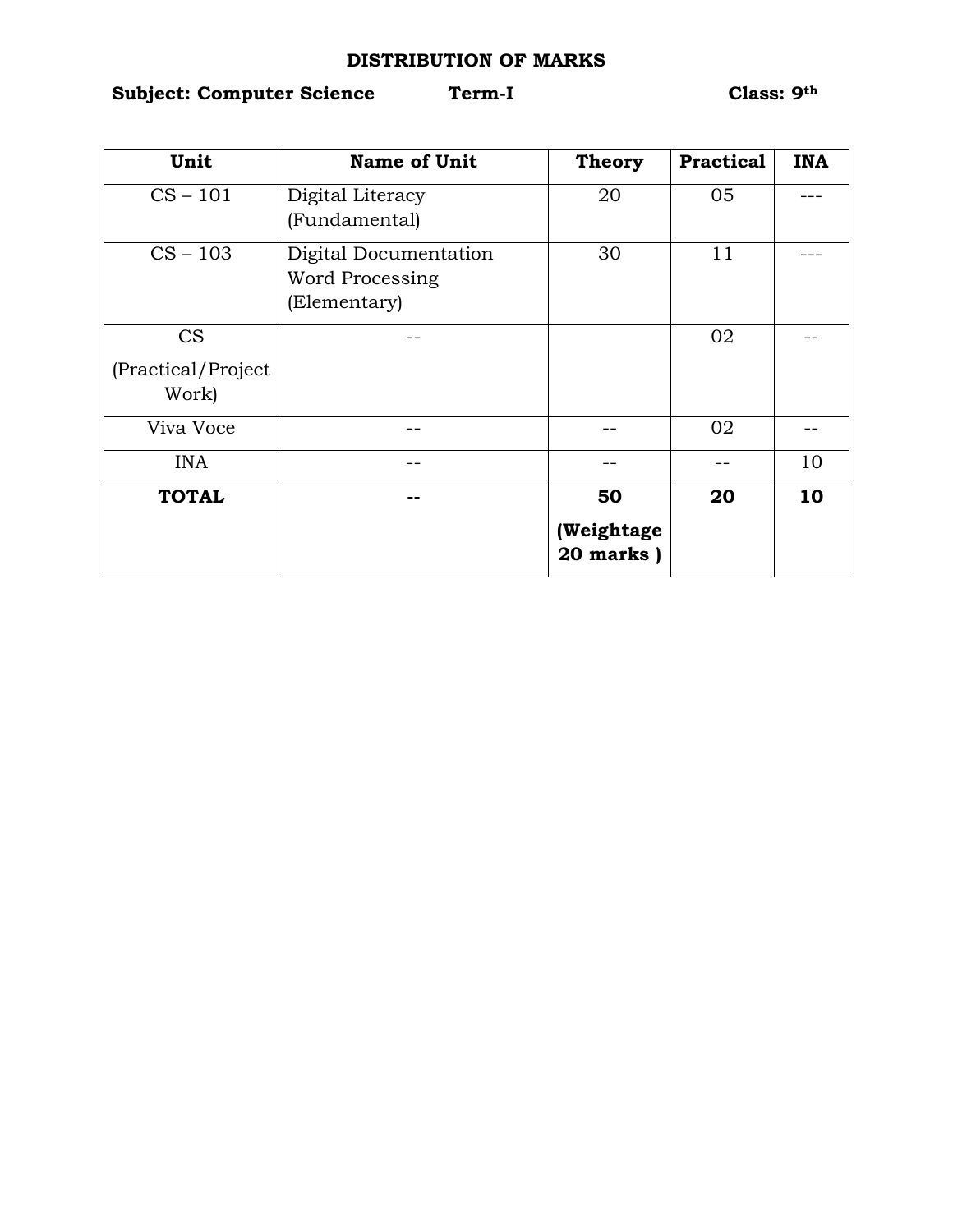# **HP Board of School Education Dharamshala**

# **Syllabus For Term-II, Session 2022-23**

### **Subject: Computer Science Class: 9th**

| <b>CS-102</b> | <b>Basic concepts of Operating System:-</b>                                                                                                                                                                                                                                                                                                                                                                                                                                                                                                                                                                                   |  |  |  |  |
|---------------|-------------------------------------------------------------------------------------------------------------------------------------------------------------------------------------------------------------------------------------------------------------------------------------------------------------------------------------------------------------------------------------------------------------------------------------------------------------------------------------------------------------------------------------------------------------------------------------------------------------------------------|--|--|--|--|
|               | Introduction of MS – Window, Basic concepts of Operating system &<br>its functions:- Desktop, Icons on the Desktop (My Computer,<br>Recycle Bin, Task Bar, Start Menu and Menu selection using<br>mouse) Running an Application, Setting system date and Time,<br>Window Explorer to view File, Folders, Directories, Creating<br>Renaming and Deleting of Files & Folders, Opening and closing of<br>Window, Minimize and Maximize form of a window. Basic Window<br>Accessories: Notepad, WordPad, Paint, Calculator, Documents,<br>Music, Pictures, Control Panel. Mouse Button functions (Left, Right,<br>Scroll Button). |  |  |  |  |
| <b>CS-104</b> | <b>Digital Presentation-Power Point:-</b>                                                                                                                                                                                                                                                                                                                                                                                                                                                                                                                                                                                     |  |  |  |  |
|               | MS-Power Point: Introduction to Power Point, Creating, Saving,<br>Opening Presentation.                                                                                                                                                                                                                                                                                                                                                                                                                                                                                                                                       |  |  |  |  |
|               | Concept of Slide Show, Basic Element of Slide, Different Elements<br>of Slide Layout, Different Types of View of a Slide (Normal, Slide<br>Sorter and Slide Show). Editing and Formatting of Slide, Adding<br>Title and Sub Titles, Text, Backgrounds, Water Mark, Header and<br>Footer & Numbering of Slides. Inserting Pictures in Slide, Design<br>Templates, Animations, Sound & Transition Effects                                                                                                                                                                                                                       |  |  |  |  |